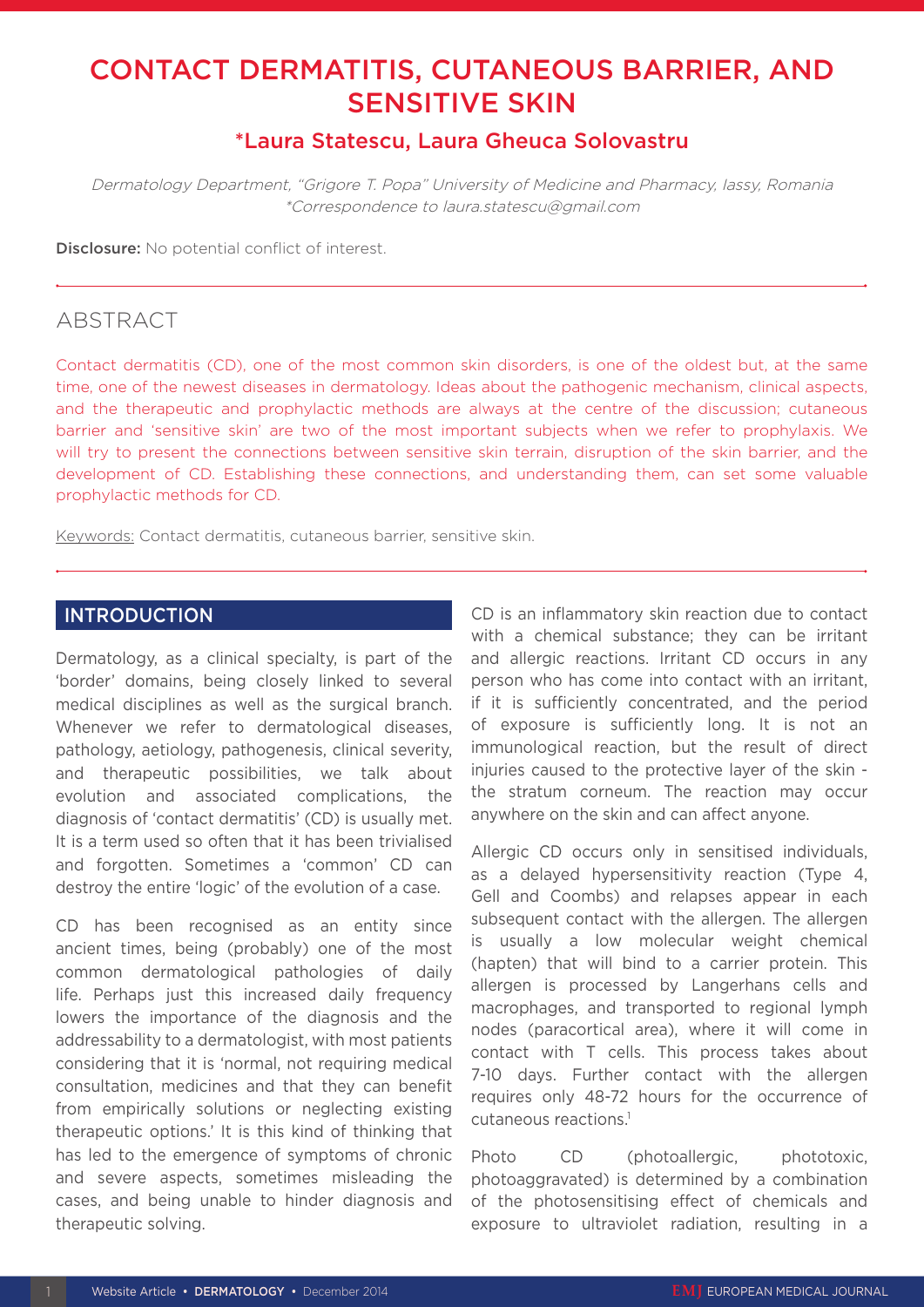toxic or allergic reaction, with non-immunologic or immunologic mechanisms, so that it may appear in any person.<sup>2,3</sup> Systemic CD, secondary to systemic administration of a substance (drugs commonly), determines prior sensitisation when used as a contact substance (topical applications).4

Cases of CD, some suggestive and anecdotal, are sprinkled throughout the literature, the first mention was made of Pliny the Younger (61/63- 113 BC), which refers to the appearance of skin changes in wood cutters (mostly pine) secondary to resins contact.<sup>1</sup> Over the years, as CD was defined as a clinical entity, it also observed the existence of individual predisposition to the occurrence of contact sensitivity, given that not all people who come in contact with various allergens (fragrances, herbs, medicines, etc.) developed allergic reactions.

The modern history of CD cannot be separated from the epicutaneous testing history, which is currently one of the key tools used to highlight the chemical agent involved in triggering pathogenic mechanisms. Historical aspects of epicutaneous tests were reviewed in 1984 by Jean Foussereau, and respectively, in 1989 by Jean-Marie Lachapelle.<sup>5</sup> Over the 17th, 18th, and 19th centuries, some researchers have occasionally reproduced CD by applying chemicals, plants, etc. on intact skin.

CD is a frequent pathology in current dermatological practice, but the real epidemiological data are incomplete. Epidemiological studies should be conducted to assess how common this condition is, the existence of at risk population groups, mitigating and aggravating risk factors for CD. All epidemiological studies are helpful in determining the effectiveness of investigative methods (e.g. epicutaneous tests) to establish a positive diagnosis, identifying the allergen involved and therefore, the imposition of characteristic preventive measures.

Usually statistical data are obtained among hospitalised patients or those addressing to hospitals, but most of these cases are severe ones. The number of cases resolved before reaching the dermatology network remains unknown and they are usually not so severe. International studies conducted refer, especially, to the hand CD, one of the most common manifestations of CD. Information about the prevalence of hand eczema, contact sensitisation, and CD in the general population can be obtained from studies conducted in recent years. Johnson and Roberts<sup>6</sup> estimated that 1-2%

of patients hospitalised in the US suffer from CD. In the Netherlands, the rate of incidence of CD as a primary diagnosis is approximately 9 per 100,000 inhabitants per year, representing 6% of all dermatological, and <1% of all admissions in 1988.<sup>1</sup>

A number of studies conducted in European countries revealed the following results: the Netherlands (women 8%, men 4.6%), Norway (women 13.2%, men 4.9%), Sweden (women 14.6%, men 8.9%). These results indicate that the disease incidence rate is higher in women than in men.<sup>7</sup> and although the data obtained in different studies could not establish any unanimous conclusion, clinical practice shows that female gender is most affected. In the US the prevalence appears to increase with age, and after a series of publications issued in Sweden, the Netherlands, and Norway, the incidence rate tends to decrease slightly after the age of 50.8

The study conducted by Johnson and Roberts,<sup>6</sup> related to CD prevalence by sex and age groups, showed that there is a clear trend of increasing prevalence in males.<sup>1</sup> In women, the prevalence rate is increased generally around the age of 40, many of them practicing household chores. All these studies suggest that age and gender - by themselves - are not risk factors for CD, but can become associated with exposure in various occupational and household activities.

It is estimated that 5-10% of all cases of CD from studies conducted in European clinics are determined by plants. The Compositae family comprises more than 13,000 species, of which some are for food consumption and others are grown as ornamental plants (such as chrysanthemums), and others (calendula) are of medicinal use. Schmidt<sup>9</sup> studied allergic CD induced by lactones from Compositae family plants. He found that repeated exposure frequently causes acute CD, which often recurs and subsequently becomes chronic. When localised to the elbow fold or popliteal space, it can simulate atopic dermatitis (AD). Initially localised lesions on the face, hands, and genitals can spread and cause erythroderma with worse prognosis. Also, remaining dust from the dried plants can induce an 'airborne' phytophotodermatitis (windborne), something that is frequently encountered in the desert regions of the US and Australia.

The location of the hand is most likely a workrelated dermatitis, in both women and men in a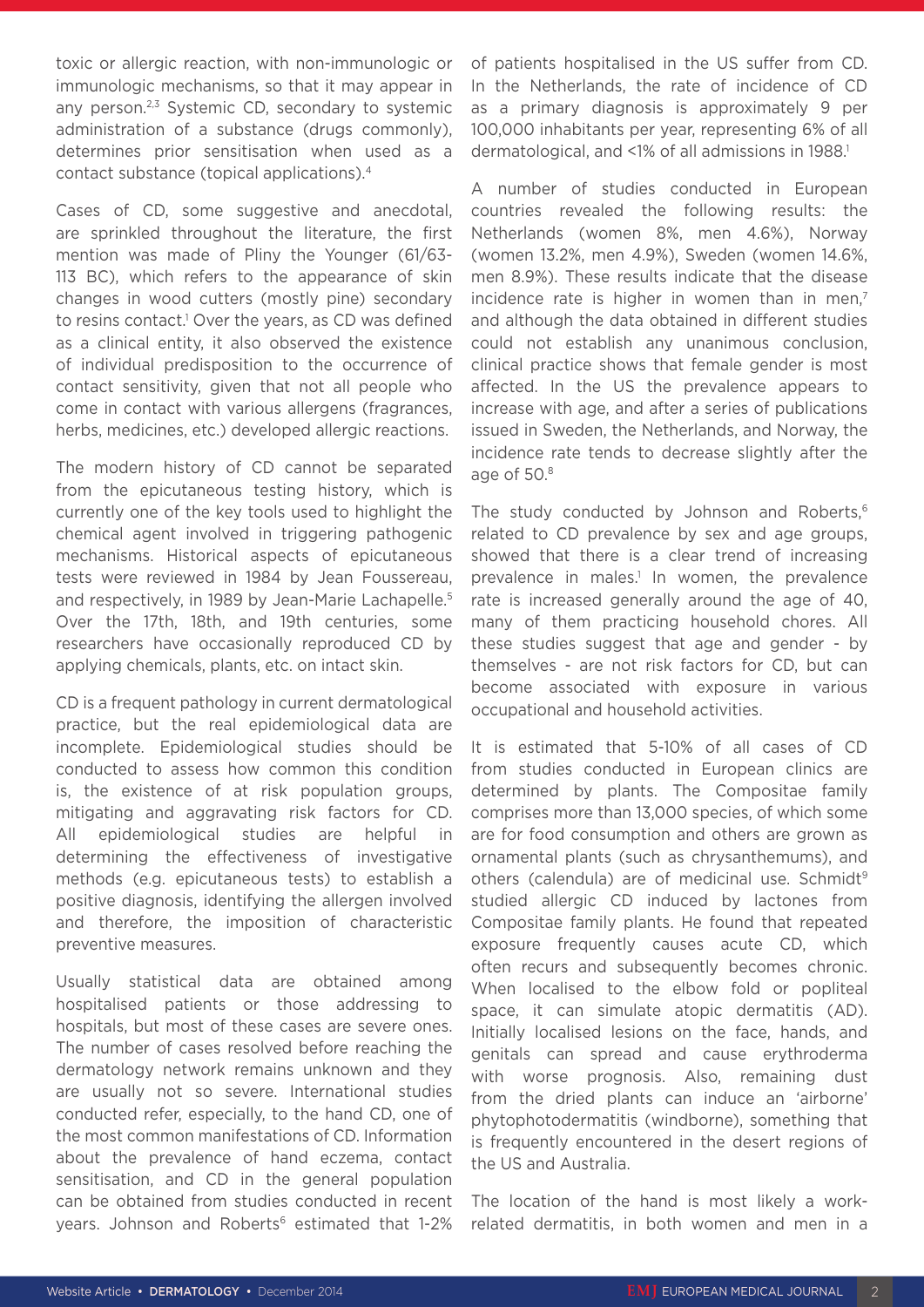proportion of 80-90%. Hand dermatitis affects 2% of the general population. In 1989 Goh<sup>10</sup> published a clinical study involving over 2,000 patients and found that 34% of them had CD of the hand (56% men and 44% women) and in 30% of cases, the cause was occupational.<sup>1,11</sup>

### CD AND CUTANEOUS BARRIER

As we have shown, CD is the consequence of environmental factors and a susceptible terrain. Skin penetration is a key factor in the development of undesirable skin CD, at xenobiotics, as well as drugs or other substances. The most important role of the skin is that of a barrier, but not an 'inert' one, rather it is a barrier which participates in the homeostasis of an organism. Skin barrier is designed to control the exchange between inside and outside, in both directions:

- from the inside to the outside a major role in the control of transepidermal water loss (TEWL) and to prevent drying;
- from outside to inside  $-$  a protective barrier against different external aggressor factors mechanical, physical, chemical, and microbial.

The role of the skin barrier has been adjusted in recent years as studies have revealed its essential role in the occurrence of various professional diseases with cutaneous manifestations. Understanding the physiology and structure of the skin barrier, we can establish proper preventive measures and appropriate treatment of cutaneous manifestations. Skin protection function is ensured by various types of barriers: physical, chemical, or biochemical (innate immunity), and immune (acquired immunity - adapting cutaneous immune system).

In addition to lipids, an important role in the physiology of the skin barrier is played by corneocytes. The most important component of the skin barrier from the permeability point of view is the stratum corneum, which is composed of corneocytes and intercellular lipid bilayer, and is formed during the epidermal differentiation.<sup>1</sup> Behind this first barrier is the second line of defence represented by cutaneous intercellular junctions in the epidermis and intercellular cement proteins: occludins, claudins, and proteins of the occlusion area (area occluding proteins, zonal occluding proteins).<sup>1,12</sup> Acute changes occurring in the skin barrier - by mechanical or chemical factors - lead to

a repair response involving an increase in epidermal lipid synthesis, accelerated cell proliferation, and the appearance of changes in epidermal cell differentiation.

In patients with CD, the skin barrier is degraded from the onset; alterations persisted throughout the disease course and cause chronic skin lesions. The most important agents that modify the skin barrier are: water, detergents, solvents, chemicals, dry skin, and dehydration. The most important protective mechanism in CD is an intact skin barrier. Destruction of the skin barrier entails increased permeability of the skin, opening the way for the penetration of microbial agents, allergens, and irritants. It starts as an inflammatory reaction in the skin, with the possibility of cutaneous immune activation.

Any injury to the skin (erosion, ulceration, fissure, xerosis, burning, etc.) may precede the occurrence of CD lesions by altering the skin barrier and removing its protective role. Occlusion of the skin, the phenomena of fluid overload, is another factor that can lead to impaired skin barrier, thus favouring the penetration of allergens into the skin. Frequently, allergic CD occurs after an irritant CD due to the existence of some chemical substances which have irritating and allergenic dual functions, or combination products that contain irritants and allergens that have potentiated effects on each other. Destruction of skin barrier leads to proliferation of Langerhans cells in the epidermis, but without changes in the dermis, so only the activation of the skin immune system. Restoration of damaged skin barrier is the main goal of the treatment and prevention of CD, representing the core question of therapist outside flares.

### CD AND 'SENSITIVE SKIN'

There are many debates on this notion. Does a population of people with 'sensitive skin' really exist? What actually is 'sensitive skin'? What characterises it and how do we identify 'sensitive skin'? Exposure to allergens and irritants in the environment, in the same conditions, causes irritation reactions in some individuals, but not in others, the same being observed in the case of allergic reactions. There have been various attempts to standardise methods of identifying people with over-reactive skin that can easily develop allergic reactions or irritation; this feature is especially helpful in implementing preventive